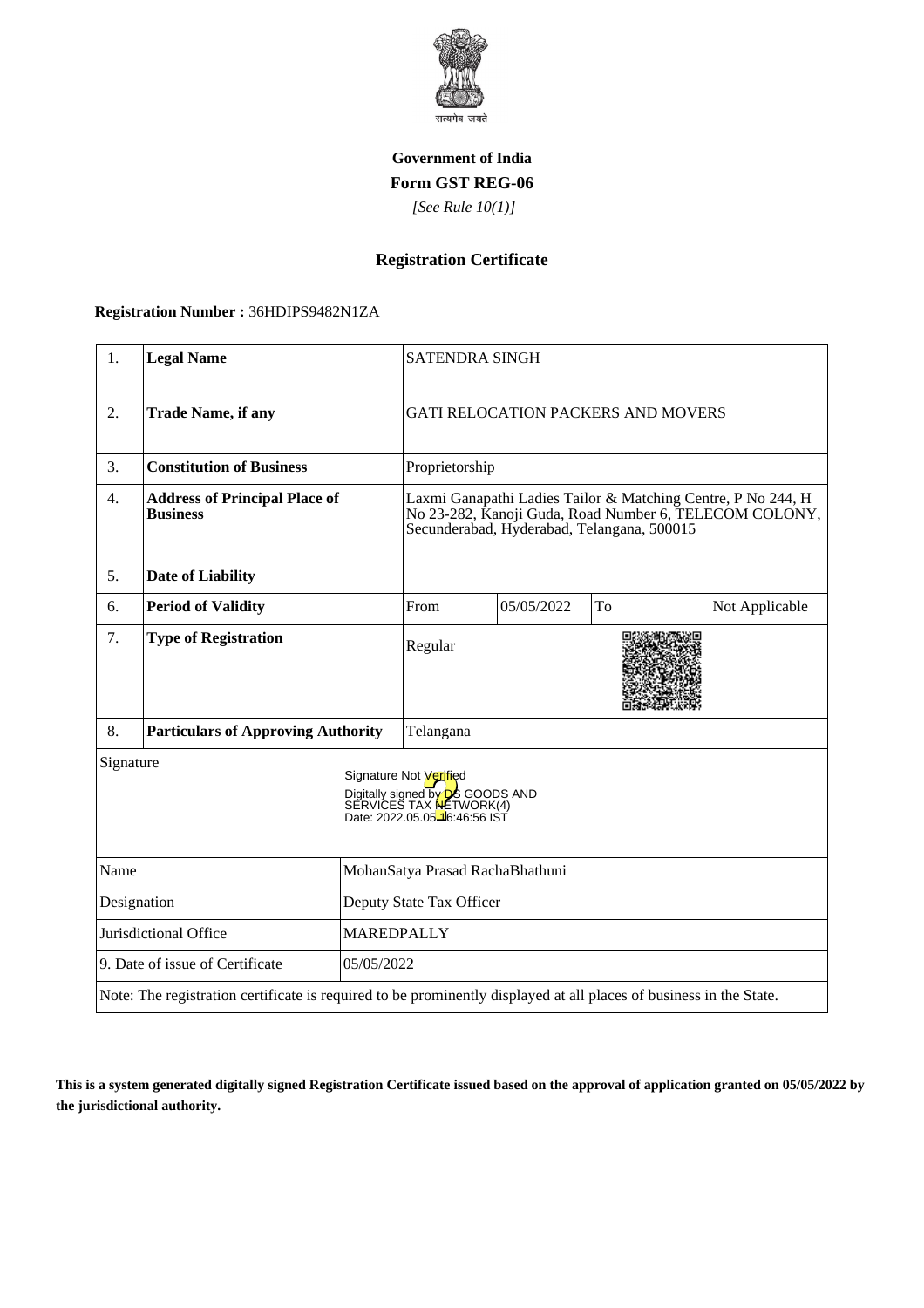

### **Details of Additional Places of Business**

Total Number of Additional Places of Business in the State 0